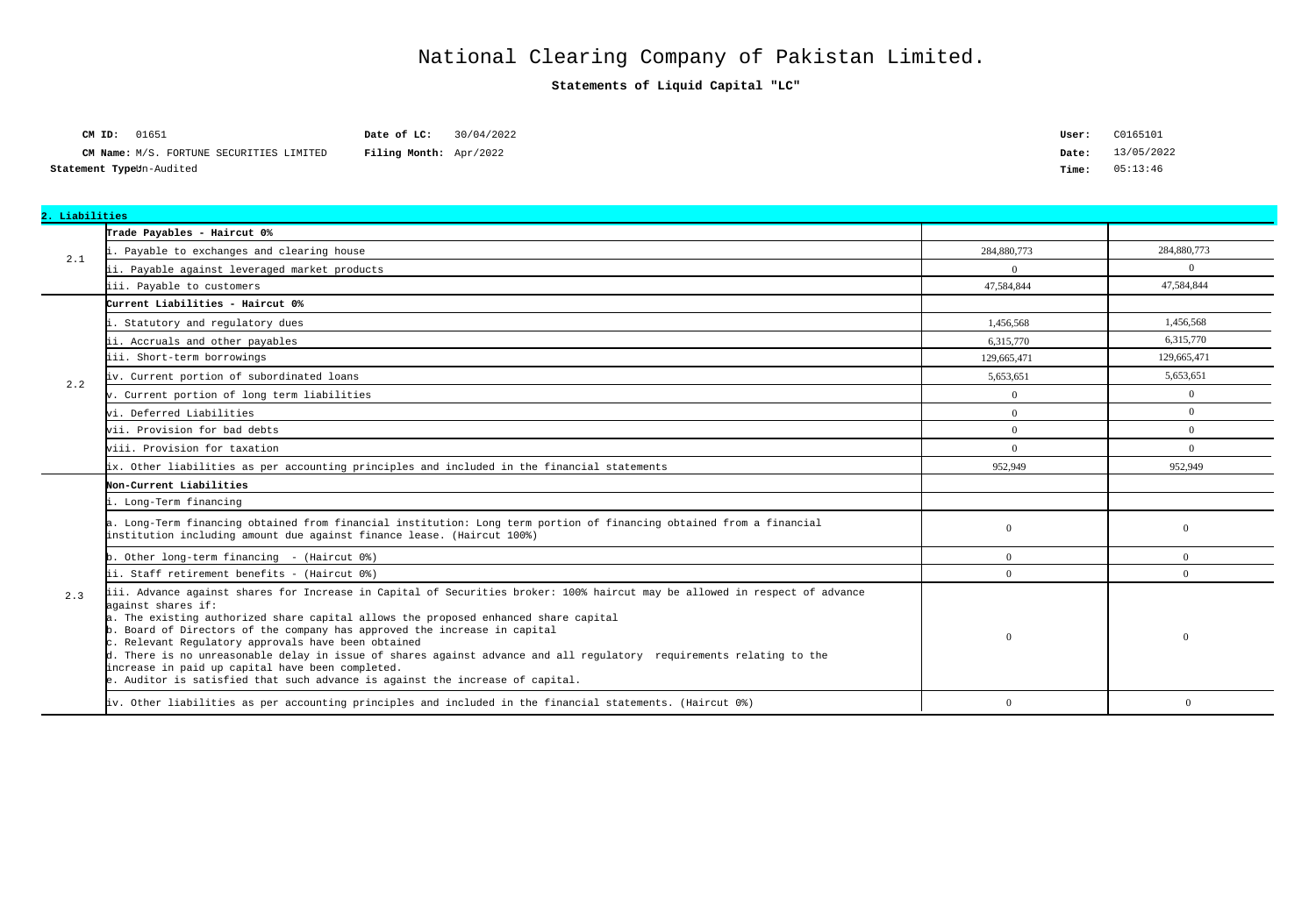|     | Subordinated Loans                                                                                                                                                                                                                                                                                                                                                                                                                                                                                                                                                                                                                                                                                                                  |             |                |
|-----|-------------------------------------------------------------------------------------------------------------------------------------------------------------------------------------------------------------------------------------------------------------------------------------------------------------------------------------------------------------------------------------------------------------------------------------------------------------------------------------------------------------------------------------------------------------------------------------------------------------------------------------------------------------------------------------------------------------------------------------|-------------|----------------|
| 2.4 | i. 100% of Subordinated loans which fulfill the conditions specified by SECP are allowed to be deducted:<br>The Schedule III provides that 100% haircut will be allowed against subordinated Loans which fulfill the conditions<br>specified by SECP. In this regard, following conditions are specified:<br>a. Loan agreement must be executed on stamp paper and must clearly reflect the amount to be repaid after 12 months of<br>reporting period<br>b. No haircut will be allowed against short term portion which is repayable within next 12 months.<br>$\rm c$ . In case of early repayment of loan, adjustment shall be made to the Liquid Capital and revised Liquid Capital statement<br>must be submitted to exchange. |             | $\Omega$       |
|     | ii. Subordinated loans which do not fulfill the conditions specified by SECP.                                                                                                                                                                                                                                                                                                                                                                                                                                                                                                                                                                                                                                                       | $\Omega$    | $\overline{0}$ |
| 2.5 | Total Liabilities                                                                                                                                                                                                                                                                                                                                                                                                                                                                                                                                                                                                                                                                                                                   | 476,510,026 | 476,510,026    |
|     | Ranking Liabilities Relating to :                                                                                                                                                                                                                                                                                                                                                                                                                                                                                                                                                                                                                                                                                                   |             |                |
|     | Concentration in Margin Financing                                                                                                                                                                                                                                                                                                                                                                                                                                                                                                                                                                                                                                                                                                   |             |                |
| 3.1 | The amount calculated client-to- client basis by which any amount receivable from any of the financees exceed 10% of<br>the aggregate of amounts receivable from total financees.                                                                                                                                                                                                                                                                                                                                                                                                                                                                                                                                                   | $\Omega$    | $\overline{0}$ |
|     | Concentration in securities lending and borrowing                                                                                                                                                                                                                                                                                                                                                                                                                                                                                                                                                                                                                                                                                   |             |                |
| 3.2 | The amount by which the aggregate of:<br>(i) Amount deposited by the borrower with NCCPL<br>(ii) Cash margins paid and<br>(iii) The market value of securities pledged as margins exceed the 110% of the market value of shares borrowed                                                                                                                                                                                                                                                                                                                                                                                                                                                                                            |             | $\Omega$       |
|     | Net underwriting Commitments                                                                                                                                                                                                                                                                                                                                                                                                                                                                                                                                                                                                                                                                                                        |             |                |
| 3.3 | $(a)$ in the case of right issues: if the market value of securities is less than or equal to the subscription price;<br>the aggregate of:<br>(i) the 50% of Haircut multiplied by the underwriting commitments and<br>$(iii)$ the value by which the underwriting commitments exceeds the market price of the securities.<br>In the case of rights issue where the market price of securities is greater than the subscription price, 5% of the Haircut<br>multiplied by the net underwriting                                                                                                                                                                                                                                      |             | $\Omega$       |
|     | (b) in any other case : 12.5% of the net underwriting commitments                                                                                                                                                                                                                                                                                                                                                                                                                                                                                                                                                                                                                                                                   | $\Omega$    | $\Omega$       |
|     | Negative equity of subsidiary                                                                                                                                                                                                                                                                                                                                                                                                                                                                                                                                                                                                                                                                                                       |             |                |
| 3.4 | The amount by which the total assets of the subsidiary (excluding any amount due from the subsidiary) exceed the total<br>liabilities of the subsidiary                                                                                                                                                                                                                                                                                                                                                                                                                                                                                                                                                                             |             | $\theta$       |
|     | Foreign exchange agreements and foreign currency positions                                                                                                                                                                                                                                                                                                                                                                                                                                                                                                                                                                                                                                                                          |             |                |
| 3.5 | 5% of the net position in foreign currency. Net position in foreign currency means the difference of total assets<br>denominated in foreign currency less total liabilities denominated in foreign currency                                                                                                                                                                                                                                                                                                                                                                                                                                                                                                                         |             | $\overline{0}$ |
| 3.6 | Amount Payable under REPO (Carrying value)                                                                                                                                                                                                                                                                                                                                                                                                                                                                                                                                                                                                                                                                                          | $\Omega$    | $\theta$       |
|     | Repo adjustment                                                                                                                                                                                                                                                                                                                                                                                                                                                                                                                                                                                                                                                                                                                     |             |                |
| 3.7 | In the case of financier/purchaser the total amount receivable under Repo less the 110% of the market value of<br>underlying securities.<br>In the case of financee/seller the market value of underlying securities after applying haircut less the total amount<br>received , less value of any securities deposited as collateral by the purchaser after applying haircut less any cash<br>deposited by the purchaser.                                                                                                                                                                                                                                                                                                           |             | $\Omega$       |
|     |                                                                                                                                                                                                                                                                                                                                                                                                                                                                                                                                                                                                                                                                                                                                     |             |                |